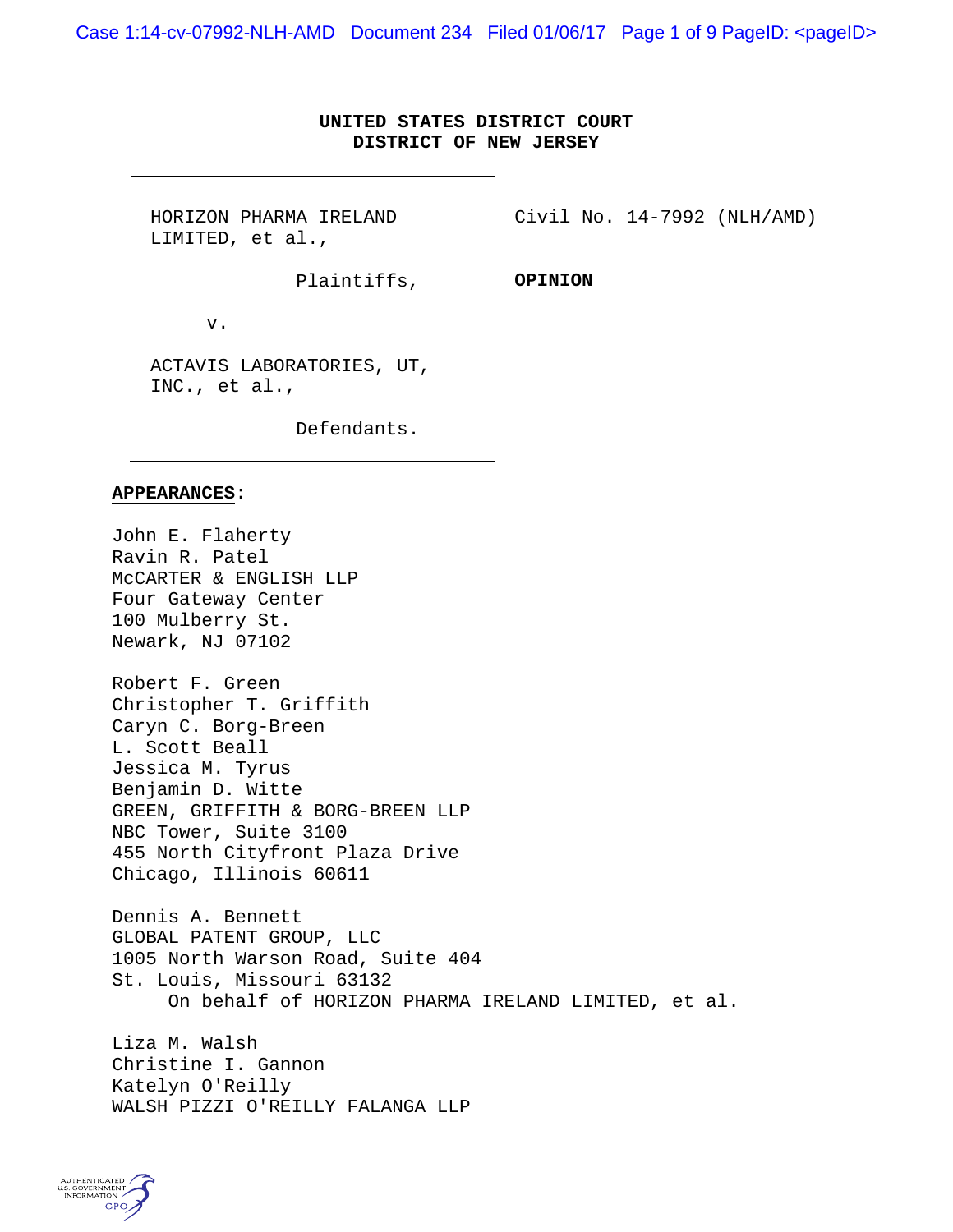One Riverfront Plaza 1037 Raymond Blvd. 6th Floor Newark, NJ 07102

Ralph J. Gabric Laura A. Lydigsen Joshua E. Ney, Ph.D. Joshua H. James Andrew S. McElligott BRINKS GILSON & LIONE 455 North Cityfront Plaza Drive, Suite 3600 Chicago, Illinois 60611 On behalf of ACTAVIS LABORATORIES, UT, INC., et al.

## **HILLMAN, District Judge**

Before the Court is the motion of Plaintiff Horizon (Horizon Pharma Ireland Limited, HZNP Limited and Horizon Pharma USA, Inc.) for reconsideration (Docket No. 192) of the Court's August 17, 2016 Markman Opinion (Docket No. 188). Horizon is the current owner and assignee of the patents-in-issue and of the PENNSAID® 2% New Drug Application, which is the first FDAapproved twice-daily topical diclofenac sodium formulation for the treatment of the pain of osteoarthritis of the knees.

Horizon has filed several Hatch-Waxman actions alleging patent infringement against generic companies seeking to market copies of Horizon's PENNSAID® 2% formulation prior to the expiration of Horizon's patents, and this particular action concerns Horizon's claims against Actavis Laboratories UT, Inc.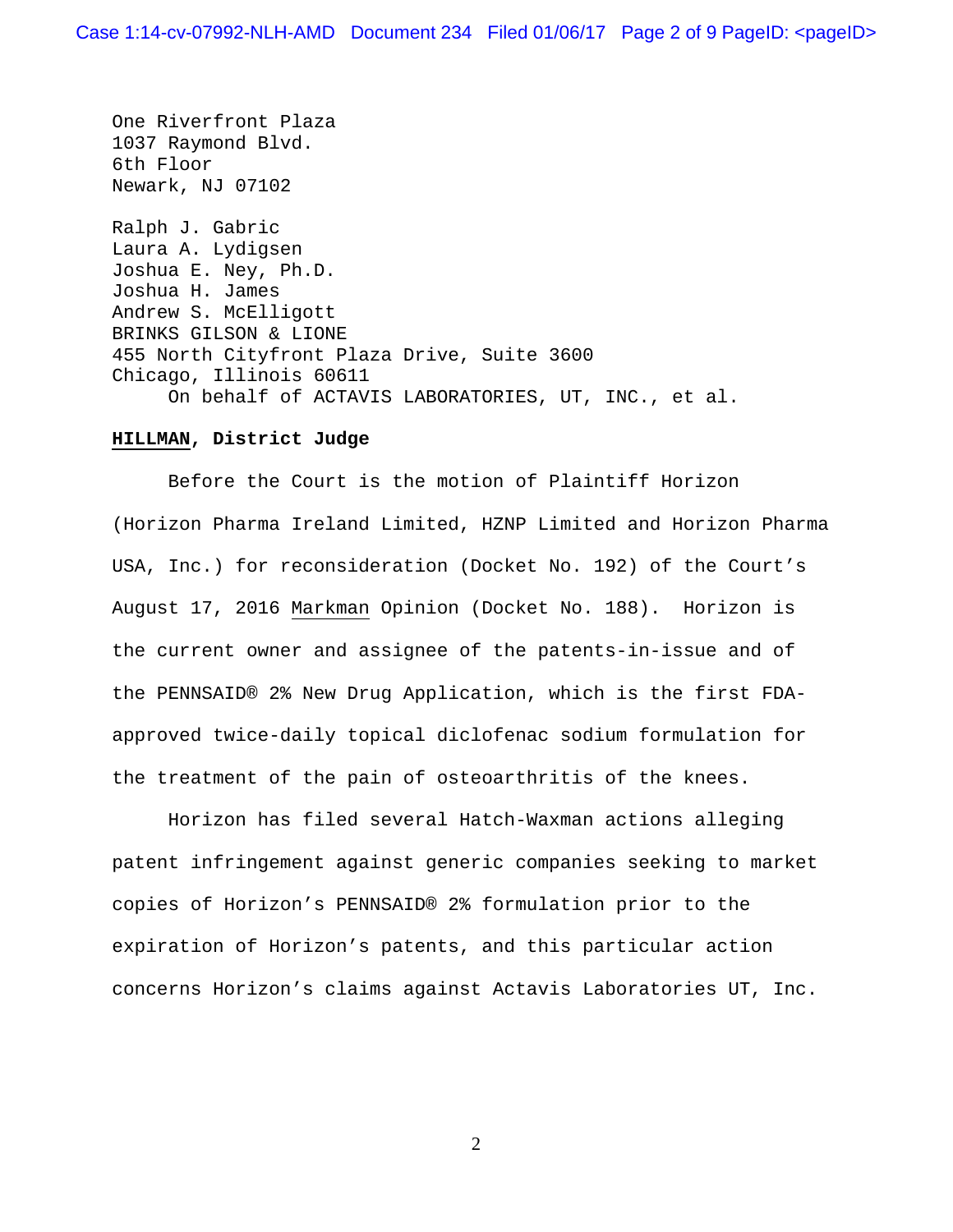("Actavis").<sup>1</sup> Horizon brought this action<sup>[2](#page-2-1)</sup> in response to Actavis' assertion that the generic copy of PENNSAID® 2% described in Actavis' Abbreviated New Drug Application No. 207238 ("ANDA"), if approved by the FDA, would not infringe any valid and enforceable patent owned by Horizon.

In the Markman phase of the case, $3$  the Court was tasked with construing the following terms in the '838 Patent Family<sup>[4:](#page-2-3)</sup>

- A. "the topical formulation produces less than 0.1% impurity A after 6 months at 25°C and 60% humidity"
- B. "the formulation degrades by less than 1% over 6 months"
- C. "consisting essentially of"

 $\overline{a}$ 

<span id="page-2-0"></span><sup>1</sup> Another group of cases filed by Horizon against a generic company seeking to market copies of Horizon's PENNSAID® 2% formulation prior to the expiration of Horizon's patents is against Lupin Ltd. and Lupin Pharmaceuticals, Inc. Because the Court's findings in the Actavis actions directly impact the claims in the Lupin actions, Lupin filed a brief in opposition to Horizon's motion for reconsideration and appeared at the January 4, 2017 hearing on that motion. (See Civil Action No. 15-3051, Docket No. 137.)

<span id="page-2-1"></span><sup>2</sup> This Court has jurisdiction over the subject matter of this action pursuant to 28 U.S.C. §§ 1331, 1338(a), 2201, 2202 and 35 U.S.C. § 271.

<span id="page-2-2"></span> $3$  Claim construction is "an issue for the judge, not the jury." Markman v. Westview Instruments, Inc., 517 U.S. 370, 391 (1996).

<span id="page-2-3"></span> $4$  There are nine patents asserted in this matter. Of these, five patents - U.S. Patent Nos. 8,252,838; 8,563,613; 8,871,809; 9,066,913; and 9,101,591 - are part of the "'838 Patent Family" and all agreed to have the same specification. The other four patents - U.S. Patent Nos. 8,546,450; 8,217,078; 8,618,164; and 9,132,110 - are part of the "'450 Patent Family" and similarly agreed to have the same specification.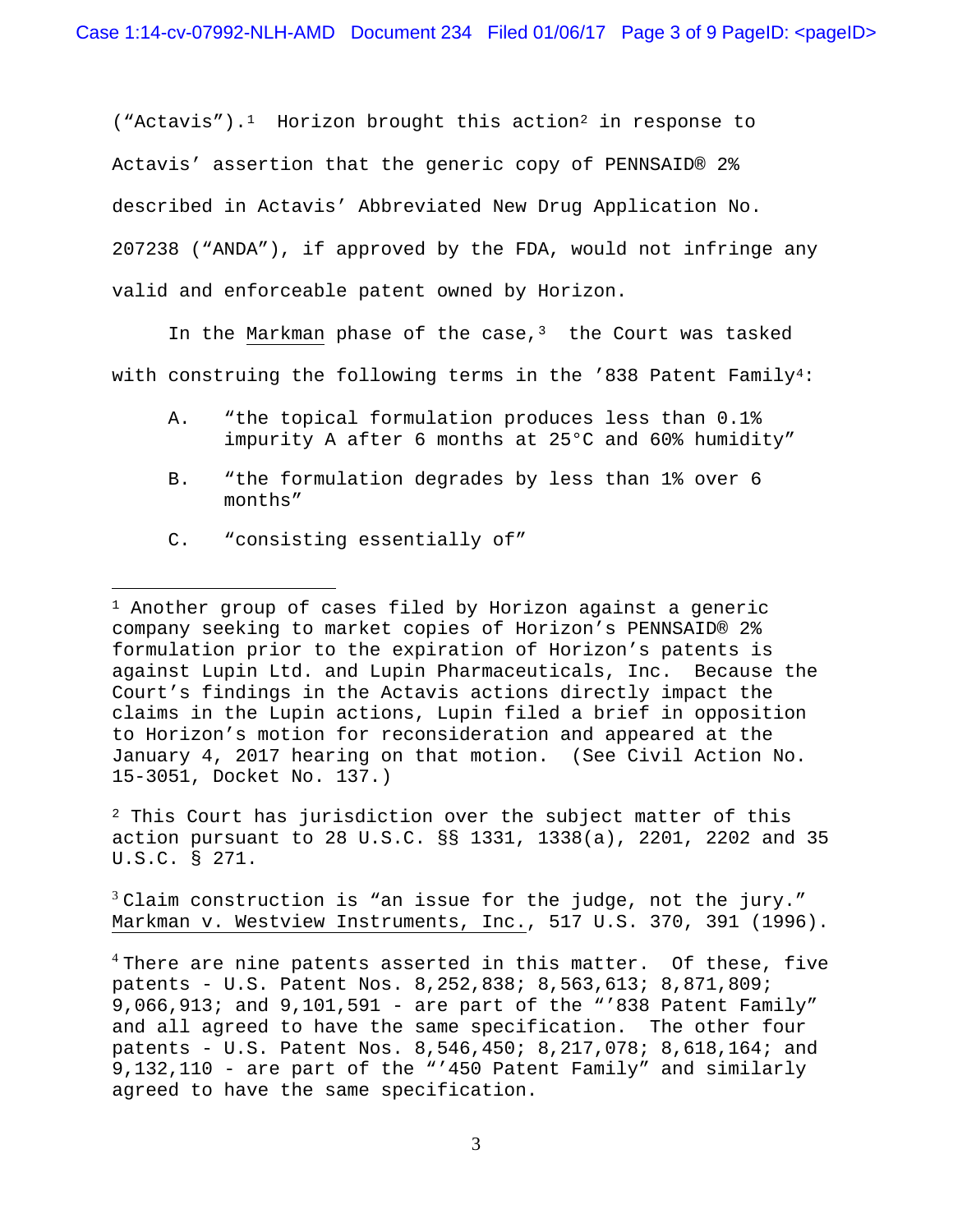The Court found each of these terms to be indefinite. (Docket No. 188 at 12, 14, 27.) Specially with regard to "consisting essentially of," the Court noted that Horizon identified five basic and novel properties for the claimed invention: (1) better drying time; (2) higher viscosity; (3) increased transdermal flux; (4) greater pharmacokinetic absorption; and (5) favorable stability. (Id. at 23.) The Court found that the basic and novel property of "better drying time" was indefinite, which therefore caused the term "consisting essentially of" to be indefinite. (Id. at 27.)

Horizon has filed the instant motion for reconsideration, arguing that the Court erred in two ways:

The Court did not consider the alleged "indefiniteness" on a claim-by-claim basis, but instead broadly held the term "consisting essentially of" to be indefinite. When claims requiring use of hydroxypropyl cellulose (HPC) as a thickening agent are considered as independent inventions, those claims should not be found to be indefinite because the test results for such inventions are consistent. The only evidence of alleged inconsistent testing results was in the context of different claimed inventions that require carbopol thickening agents; and

The Court's finding of indefiniteness is based on allegedly "unrebutted" expert testimony that the patent discloses two methods for comparing drying rates, which provide inconsistent results. However, Horizon's responsive expert evidence on this issue was not presented to the Court because of an agreement between the parties to not brief the definiteness of "greater drying rate" in Responsive Markman<br>briefs. At the time of the Markman briefing and Markman At the time of the Markman briefing and Markman Hearing, Actavis had not sought leave to amend their contentions to include the argument that the basic and novel properties were themselves indefinite. Indeed, to date, the only indefiniteness argument presented with respect to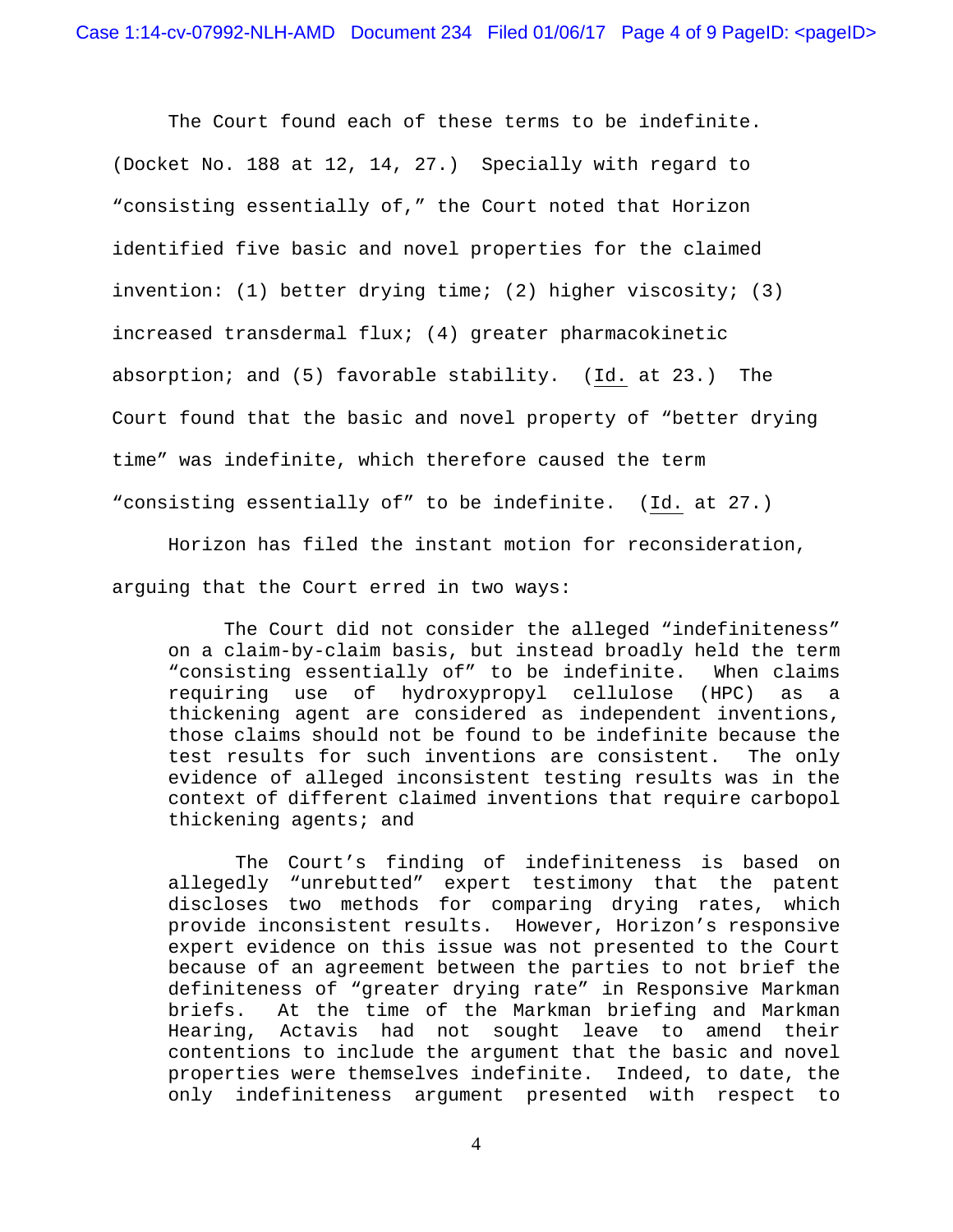"consisting essentially of" in Actavis' Contentions is that a person of ordinary skill ("POSA") cannot identify the basic and novel properties.

(Docket No. 192-1 at 7.) Horizon also objects to the Court's application of Nautilus, Inc. v. Biosig Instruments, Inc., 134 S. Ct. 2120, 2129 (2014) to the analysis of the invention's basic and novel properties. (Docket No. 192-1 at 10.)

The Court will grant Horizon's request that it reconsider its Markman decision, but after having fully considered the parties' briefing and oral argument, the Court stands by its prior findings.[5](#page-4-0)

With regard to Horizon's argument that it was precluded from fully presenting its evidence to support its construction

 $\overline{a}$ 

<span id="page-4-0"></span><sup>5</sup> A motion for reconsideration may be treated as a motion to alter or amend judgment under Fed. R. Civ. P. 59(e), or as a motion for relief from judgment or order under Fed. R. Civ. P. 60(b), or it may be filed pursuant to Local Civil Rule 7.1(i). The purpose of a motion for reconsideration "is to correct manifest errors of law or fact or to present newly discovered evidence." Max's Seafood Cafe ex rel. Lou–Ann, Inc. v. Quinteros, 176 F.3d 669, 677 (3d Cir. 1999). A judgment may be altered or amended only if the party seeking reconsideration shows: (1) an intervening change in the controlling law; (2) the availability of new evidence that was not available when the court granted the motion for summary judgment; or (3) the need to correct a clear error of law or fact or to prevent manifest injustice. Id. A motion for reconsideration may not be used to re-litigate old matters or argue new matters that could have been raised before the original decision was reached, P. Schoenfeld Asset Mgmt., L.L.C. v. Cendant Corp., 161 F.Supp.2d 349, 352 (D.N.J. 2001), and mere disagreement with the Court will not suffice to show that the Court overlooked relevant facts or controlling law, United States v. Compaction Sys. Corp., 88 F.Supp.2d 339, 345 (D.N.J. 1999).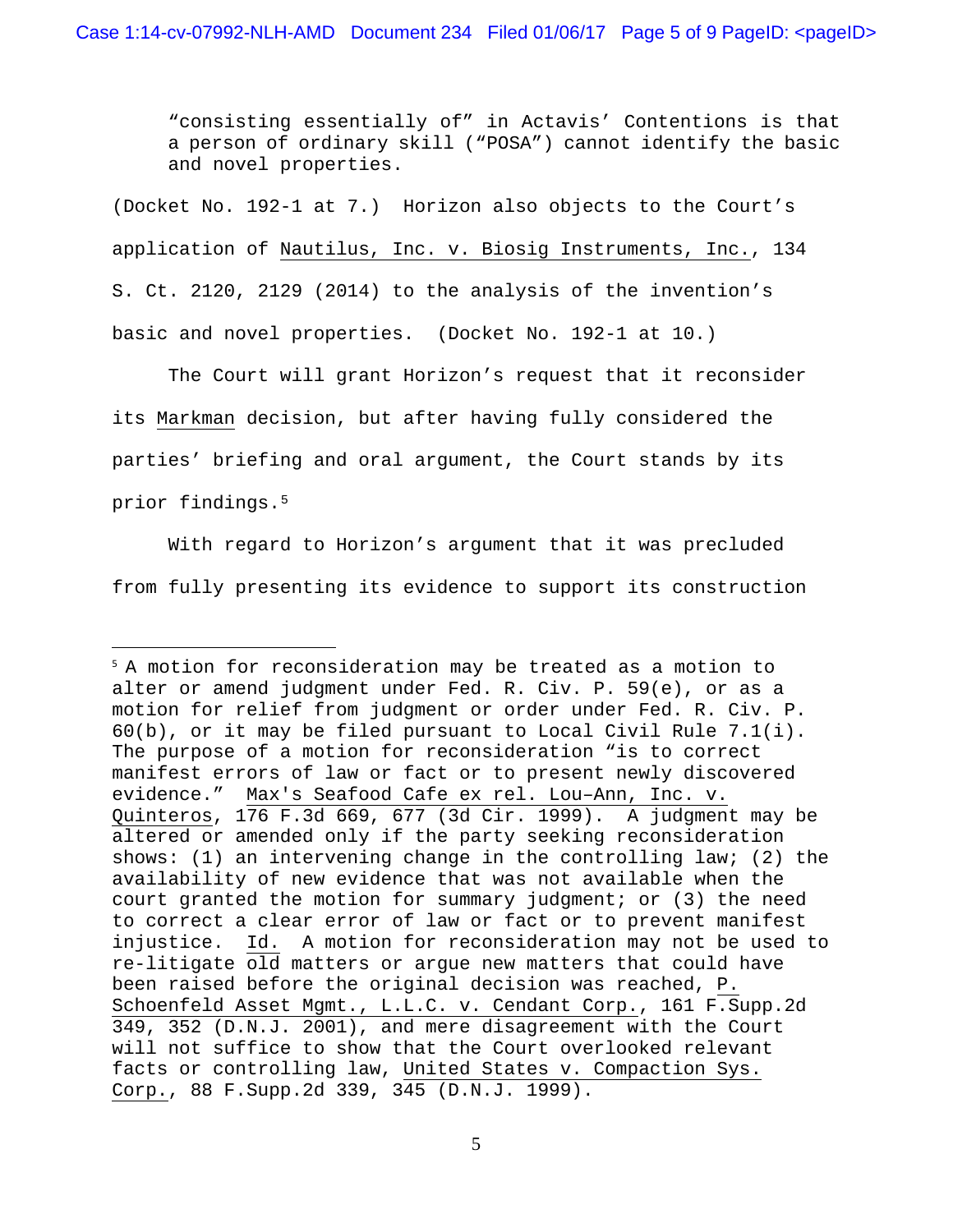of the term "better drying time," the Court does not agree. The timeline of events, detailed by Actavis in its presentation at the January 4, 2017 hearing, demonstrates that Horizon had ample notice of Actavis's indefiniteness challenge to "better drying time," and several opportunities – including during the two Markman hearings on March 2, 2016 and June 7, 2016, the supplemental briefing in between, and during the ten weeks after the second Markman hearing and the issuance of the Court's Markman Opinion on August 17, 2016 – to voice its concerns about presenting all of its evidence to support its construction of "better drying time."

Similarly, Horizon chose to present its position on the `838 Patent Family as a whole, and has only raised the request that each claim of every patent should be considered individually in its motion for reconsideration. It is clear that Horizon was not "sandbagged" by the course of the claim construction process that took place over many months.

Even considering, however, Horizon's belated arguments to support its construction of "better dying time" and request for claim-by-claim construction, the Court comes to the same conclusion as detailed in the Markman Opinion. As the Court summed up its analysis, (1) the specification describes two different methods for evaluating "better drying time," and the two methods do not provide consistent results at consistent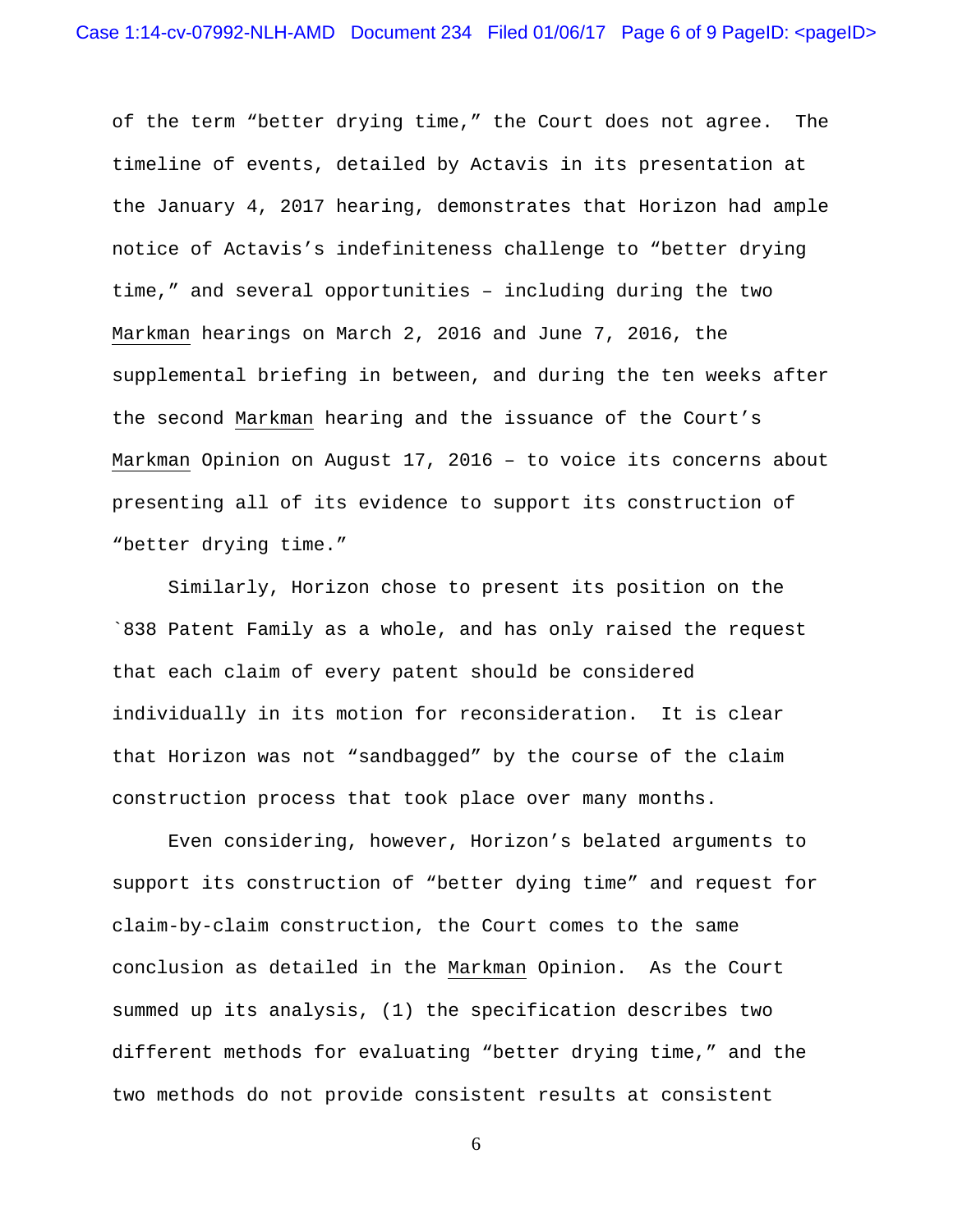times, (2) the claimed results are not seen across all formulations of the claimed invention, and when "dryness" is evaluated at any time shorter than four hours, not all formulations of the claimed invention actually exhibit "better drying time," and (3) Horizon's expert Dr. Walters' reasoning does not comport with the plain language of the specification, and his references to the prosecution history do not provide any clarity on the appropriate time frame under which to evaluate the drying rate, while Actavis' expert Dr. Kohn is more persuasive that a POSA would not know under what standard to evaluate the drying rate of the claimed invention. (Docket No. 188 at 26-27.) Thus, Horizon's requested relief in its motion for reconsideration, even if granted, does not change the Court's conclusion.

Putting aside the construction of "better drying time," the finding that the term "consisting essentially of" is indefinite is also confirmed by the finding that the stability and degradation claims are indefinite. As noted above, one of the basic and novel properties of Horizon's claimed invention is "favorable stability." The Court did not specifically address this term in the context of assessing the definiteness of the basic and novel properties, but earlier in the Markman Opinion the Court extensively analyzed the terms "the topical formulation produces less than 0.1% impurity A after 6 months at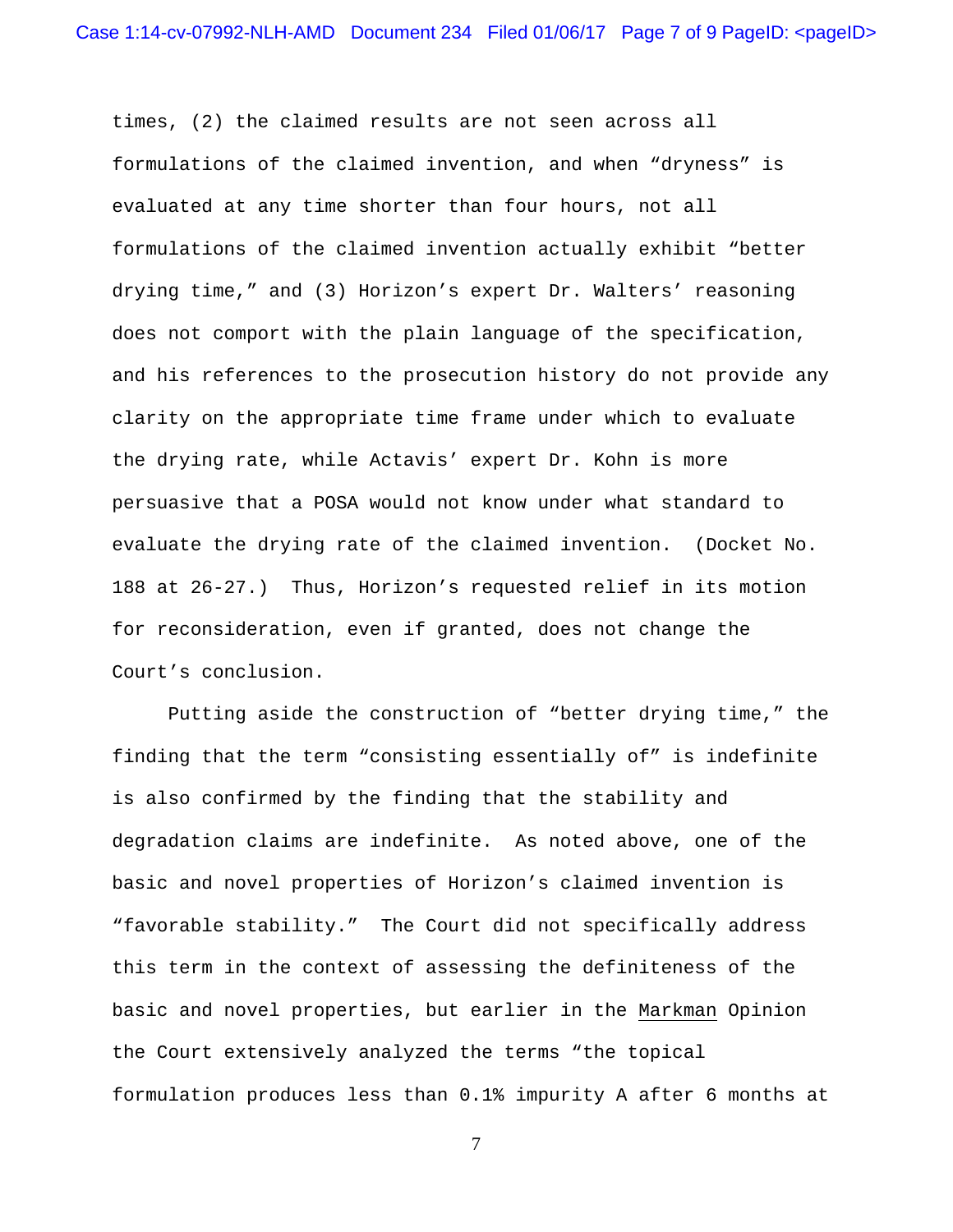25°C and 60% humidity" and "the formulation degrades by less than 1% over 6 months." In construing those terms, the Court found that the identity of "impurity A" was unknowable to a reasonable certainty to a POSA. (Docket No 188 at 7-12.) The Court further found that the patent did not provide guidance on how to evaluate degradation because it was either equated with "impurity A", which had already been deemed indefinite, or could be determined by multiple methods for how to evaluate stability without further guidance. (Id. at 7-13.) Thus, the Court concluded that both terms relating to stability were indefinite.<sup>[6](#page-7-0)</sup>

The finding that the claim terms relating to stability are indefinite renders the claim term "consisting essentially of" indefinite. This is because the basic and novel property of "favorable stability" is indefinite. As stated in the Court's Markman Opinion, if a POSA reading the patent would understand the five principles identified by Horizon to be the basic and novel properties of the claimed invention, then once one of them is indefinite, they all become problematic. (Id. at 27.) When one property does not have "reasonable certainty," it follows that the group of properties itself does not have the requisite "reasonable certainty." Consequently, the term "consisting

<span id="page-7-0"></span> $6$  Horizon has not specifically challenged this finding in its motion for reconsideration.